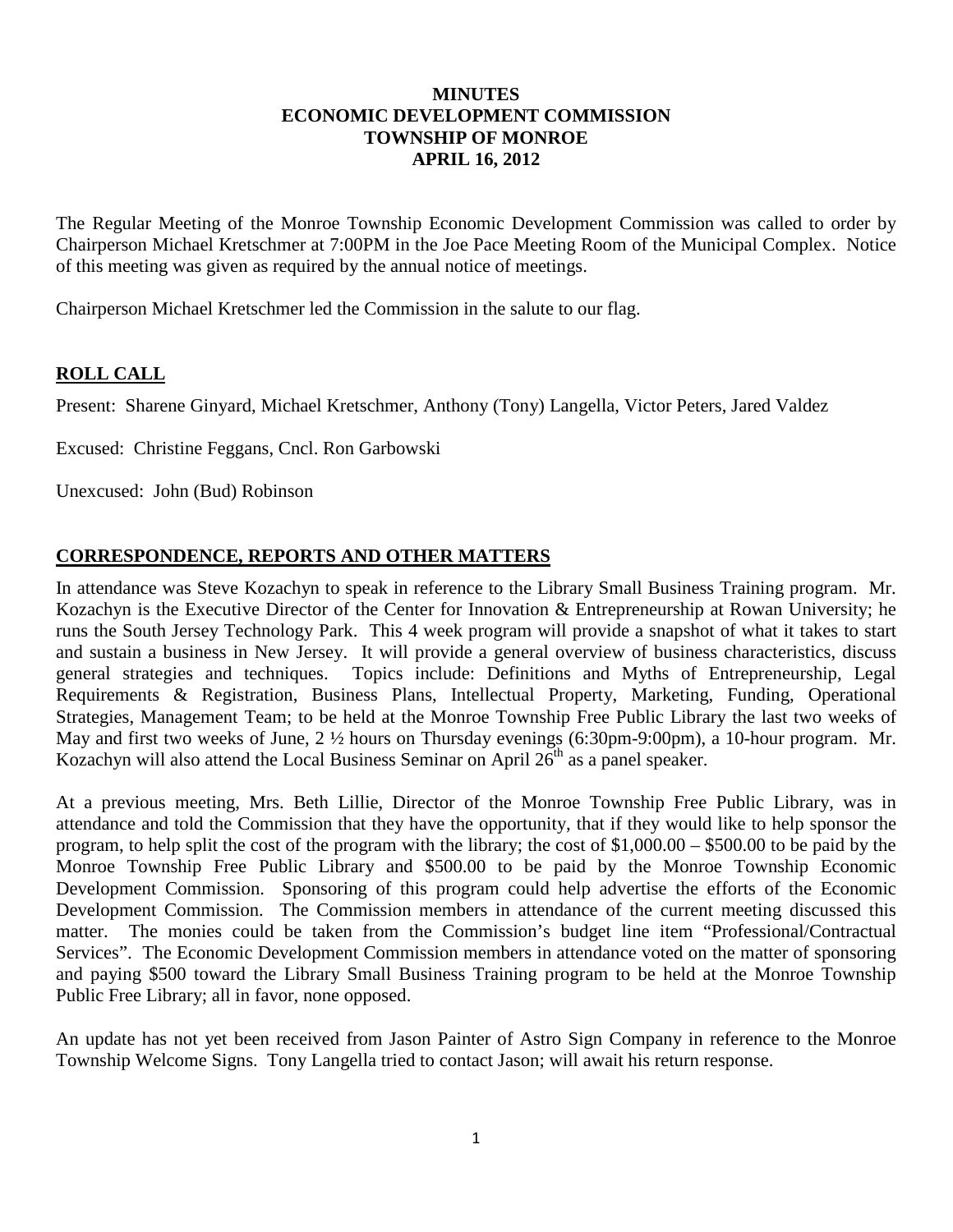## **Economic Development Commission Minutes** *(cont'd)* **April 16, 2012**

## **APPROVAL OF MINUTES**

Vic Peters left the meeting at 7:30pm. Sharene Ginyard was not in attendance of the March meeting, abstaining from voting of approval of minutes. Due to a lack of quorum to vote, approval of the minutes as submitted of the Economic Development Commission Meeting of March 19, 2012 was not made.

#### **CORRESPONDENCE, REPORTS AND OTHER MATTERS** *(cont'd)*

Chairperson Michael Kretschmer spoke in reference to the Business Seminar to be held on April 26<sup>th</sup>. He said there are about 6 speakers for the evening. The Mayor will not be able to attend to give an opening welcome, so Aileen will contact a Councilman for the opening welcome. Seminar advertising to date made by the Commission – banner hung over Main Street, postcards mailed to businesses, township website, Comcast Channel 9, digital sign outside of the Pfeiffer Community Center, email flier, Facebook, South Jersey Craigslist, SouthJersey.com event calendar, Courier Post Online Local Events; Gloucester County Economic Development will advertise in newspapers. Michael and Jared Valdez suggested making lawn signs. Michael has 2 sandwich board signs that can be used. Aileen mentioned that she has seen make-your-own lawn signs at Home Depot that cost around \$4 each. Aileen will find out about purchasing 10 signs and will create these advertisement signs; Jared will plant these signs around the township. Michael suggested having light refreshments at the seminar and asked how they can accomplish this. Tony may be able to help with refreshments, such as drinks, through Antony and Cleopatra's Caterers.

Michael asked the members to continue to look over and edit the spreadsheets of businesses for the business directory.

Michael mentioned that the Citizen's Campaign will be holding a Tri-County Call to Service Summit on May 21<sup>st</sup> at the Gloucester County College. He spoke with Cncl. Garbowski about asking the Commission to help sponsor it by simply advertising on the township website and/or Facebook. Chairperson Michael Kretschmer asked for a motion for sponsoring advertisement of the Tri-County Call to Service Summit. Jared Valdez made a motion and the motion was seconded by Tony Langella; all in favor.

## **ROUNDTABLE**

- ~Jared no matters to discuss
- ~Sharene no matters to discuss

~Tony – feels the Commission has accomplished a lot and is happy to be a member of the Commission

~Michael – wondered if there are other Commissions/Committees that could help split the costs of the Monroe Township Welcome Signs

#### **ADJOURNMENT**

With no further business to discuss, Chairperson Michael Kretschmer asked for a motion to adjourn. Tony Langella made a motion to adjourn the Monroe Township Economic Development Commission Meeting of April 16, 2012. The motion was seconded by Jared Valdez; all in favor. Meeting adjourned at 8:20pm.